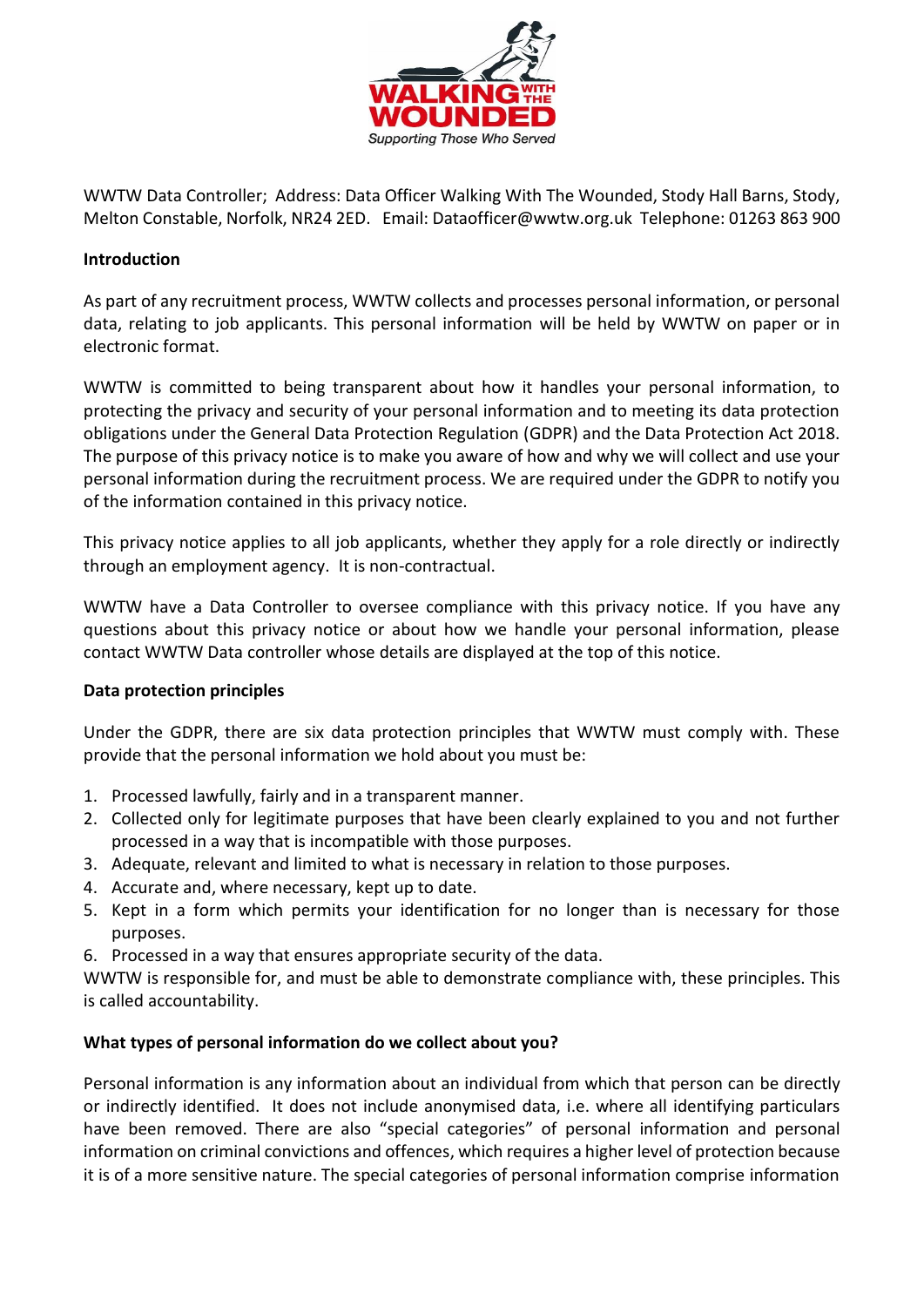about an individual's racial or ethnic origin, political opinions, religious or philosophical beliefs, trade union membership, health, sex life or sexual orientation and genetic and biometric data.

WWTW collects, uses and processes a range of personal information about you during the recruitment process. This includes:

- Your contact details, including your name, address, telephone number and personal e-mail address
- Personal information included in a CV, any application form, cover letter or interview notes
- References
- Information about your right to work in the UK and copies of proof of right to work documentation
- Copy of driving licence
- Other background check documentation
- Details of your skills, qualifications, experience and work history with previous employers
- Information about your current salary level, including benefits and pension entitlements
- Your professional memberships

WWTW may also collect, use and process the following special categories of your personal information during the recruitment process

- Whether or not you have a disability for which WWTW needs to make reasonable adjustments during the recruitment process
- Information about your racial or ethnic origin, religious or philosophical beliefs and sexual orientation
- Information about criminal convictions and offences.

#### **How do we collect your personal information?**

WWTW collects personal information about you during the recruitment process either directly from you or sometimes from a third party such as an employment agency. We may also collect personal information from other external third parties, such as references from current and former employers, information from background check providers, information from credit reference agencies and criminal record checks from the Disclosure and Barring Service (DBS). Other than employment agencies, WWTW will only seek personal information from third parties during the recruitment process once an offer of employment or engagement has been made to you and we will inform you that we are doing so.

You are under no statutory or contractual obligation to provide personal information to WWTW during the recruitment process.

Your personal information may be stored in different places, including on your application record, in WWTW's HR management system and in other IT systems, such as the e-mail system.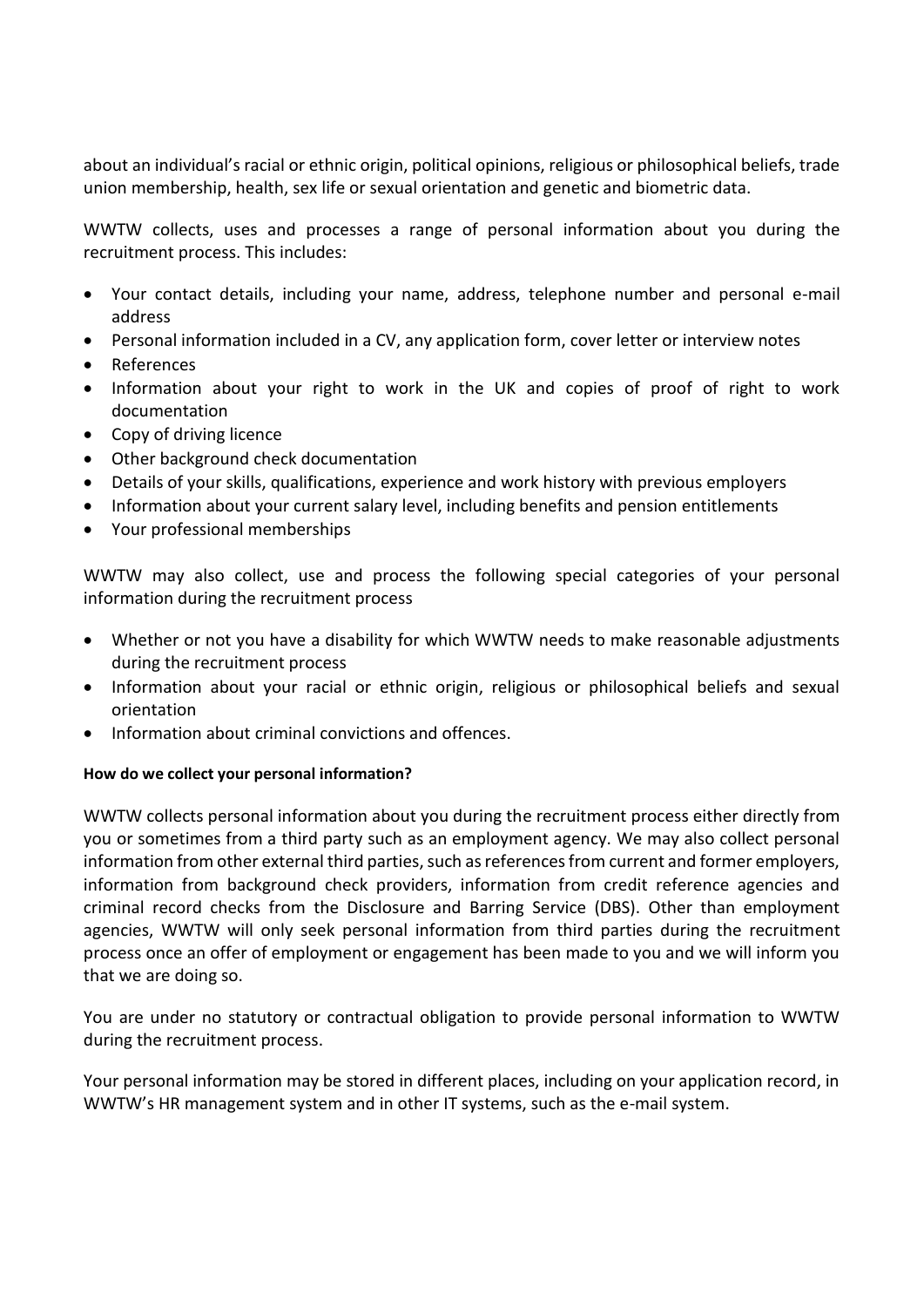# **Why and how do we use your personal information?**

We will only use your personal information when the law allows us to. This is known as the legal basis for processing. We will use your personal information in one or more of the following circumstances:

- Where we need to do so to take steps at your request prior to entering into a contract with you, or to enter into a contract with you
- Where we need to comply with a legal obligation
- Where it is necessary for our legitimate interests (or those of a third party), and your interests or your fundamental rights and freedoms do not override our interests.

We need all the types of personal information listed under *"What types of personal information do we collect about you?"* primarily to enable us to take steps at your request to enter into a contract with you, or to enter into a contract with you, and to enable us to comply with our legal obligations. In some cases, we may also use your personal information where it is necessary to pursue our legitimate interests (or those of a third party), provided that your interests or your fundamental rights and freedoms do not override our interests. Our legitimate interests include: pursuing our business by employing employees, workers and contractors; managing the recruitment process; conducting due diligence on prospective staff and performing effective internal administration.

The purposes for which we are processing, or will process, your personal information are to:

- Manage the recruitment process and assess your suitability for employment or engagement
- Decide to whom to offer a job
- Comply with statutory and/or regulatory requirements and obligations, e.g. checking your right to work in the UK
- Comply with the duty to make reasonable adjustments for disabled job applicants and with other disability discrimination obligations
- Ensure compliance with your statutory rights
- Ensure effective HR, personnel management and business administration
- Monitor equal opportunities
- Enable us to establish, exercise or defend possible legal claims

Please note that we may process your personal information without your consent, in compliance with these rules, where this is required or permitted by law.

#### **What if you fail to provide personal information?**

If you fail to provide certain personal information when requested, we may not be able to process your job application properly or at all, we may not be able to enter into a contract with you, or we may be prevented from complying with our legal obligations. You may also be unable to exercise your statutory rights.

#### **Why and how do we use your sensitive personal information?**

We will only collect and use your sensitive personal information, which includes special categories of personal information and information about criminal convictions and offences, when the law allows us to.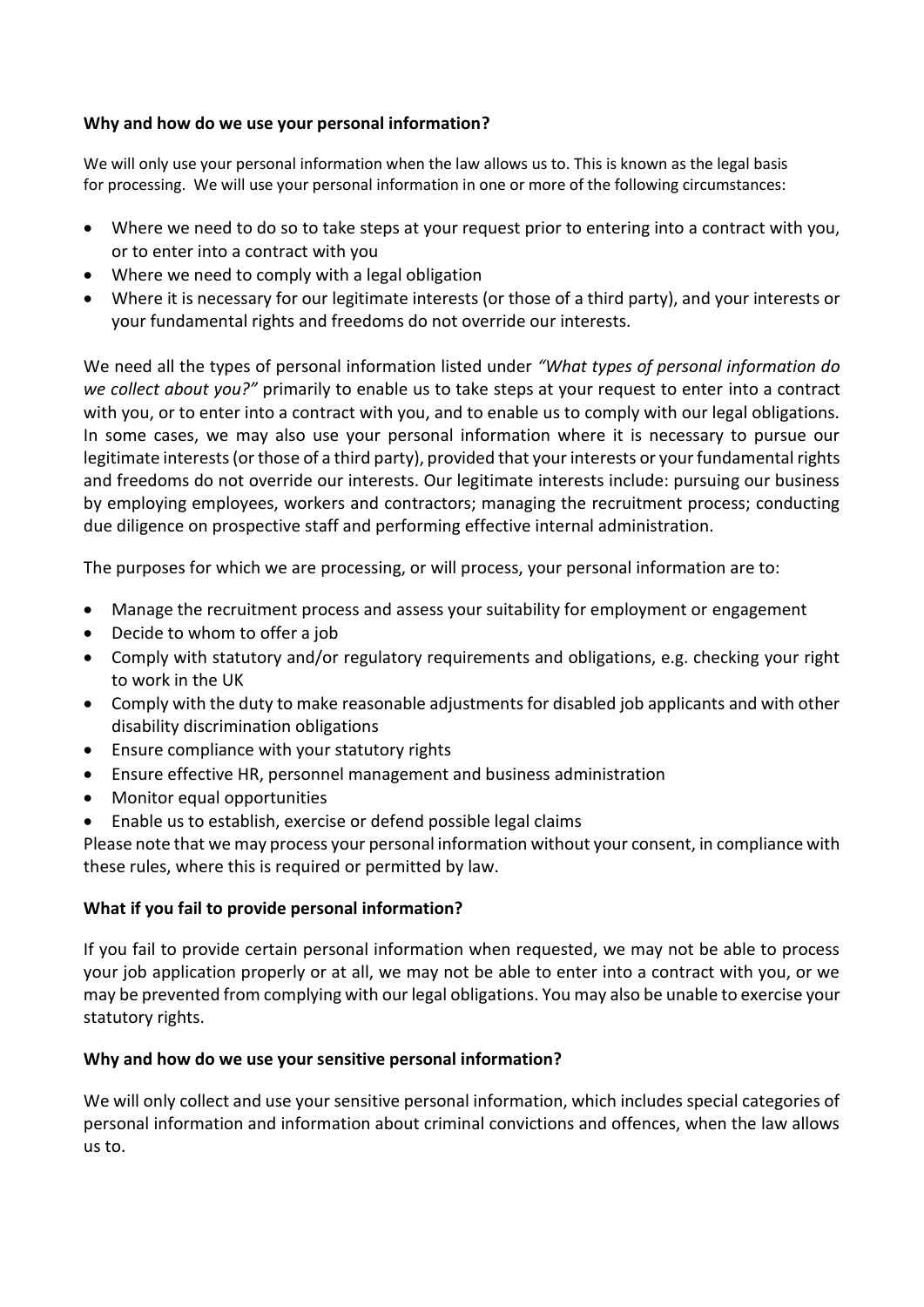Some special categories of personal information, i.e. information about your health, and information about criminal convictions and offences, is processed so that we can perform or exercise our obligations or rights under employment law and in line with our data protection policy.

We may also process information about your health and information about any criminal convictions and offences where we have your explicit written consent. In this case, we will first provide you with full details of the personal information we would like and the reason we need it, so that you can properly consider whether you wish to consent or not. It is entirely your choice whether to consent. Your consent can be withdrawn at any time.

The purposes for which we are processing, or will process, health information and information about any criminal convictions and offences, are to:

- Assess your suitability for employment or engagement
- Comply with statutory and/or regulatory requirements and obligations, e.g. carrying out criminal record checks
- Comply with the duty to make reasonable adjustments for disabled job applicants and with other disability discrimination obligations
- Ensure compliance with your statutory rights
- Ascertain your fitness to work
- Ensure effective HR, personnel management and business administration
- Monitor equal opportunities

Where WWTW processes other special categories of personal information, i.e. information about your racial or ethnic origin, religious or philosophical beliefs and sexual orientation, this is done only for the purpose of equal opportunities monitoring in recruitment and in line with our data protection policy. Personal information that WWTW uses for these purposes is either anonymised or is collected with your explicit written consent, which can be withdrawn at any time. It is entirely your choice whether to provide such personal information.

We may also occasionally use your special categories of personal information, and information about any criminal convictions and offences, where it is needed for the establishment, exercise or defence of legal claims.

# **Change of purpose**

We will only use your personal information for the purposes for which we collected it, i.e. for the recruitment exercise for which you have applied.

However, if your job application is unsuccessful, WWTW may wish to keep your personal information on file for in case there are future suitable employment opportunities with us. We will ask for your consent before we keep your personal information on file for this purpose. Your consent can be withdrawn at any time.

# **Who has access to your personal information?**

Your personal information may be shared internally within WWTW for the purposes of the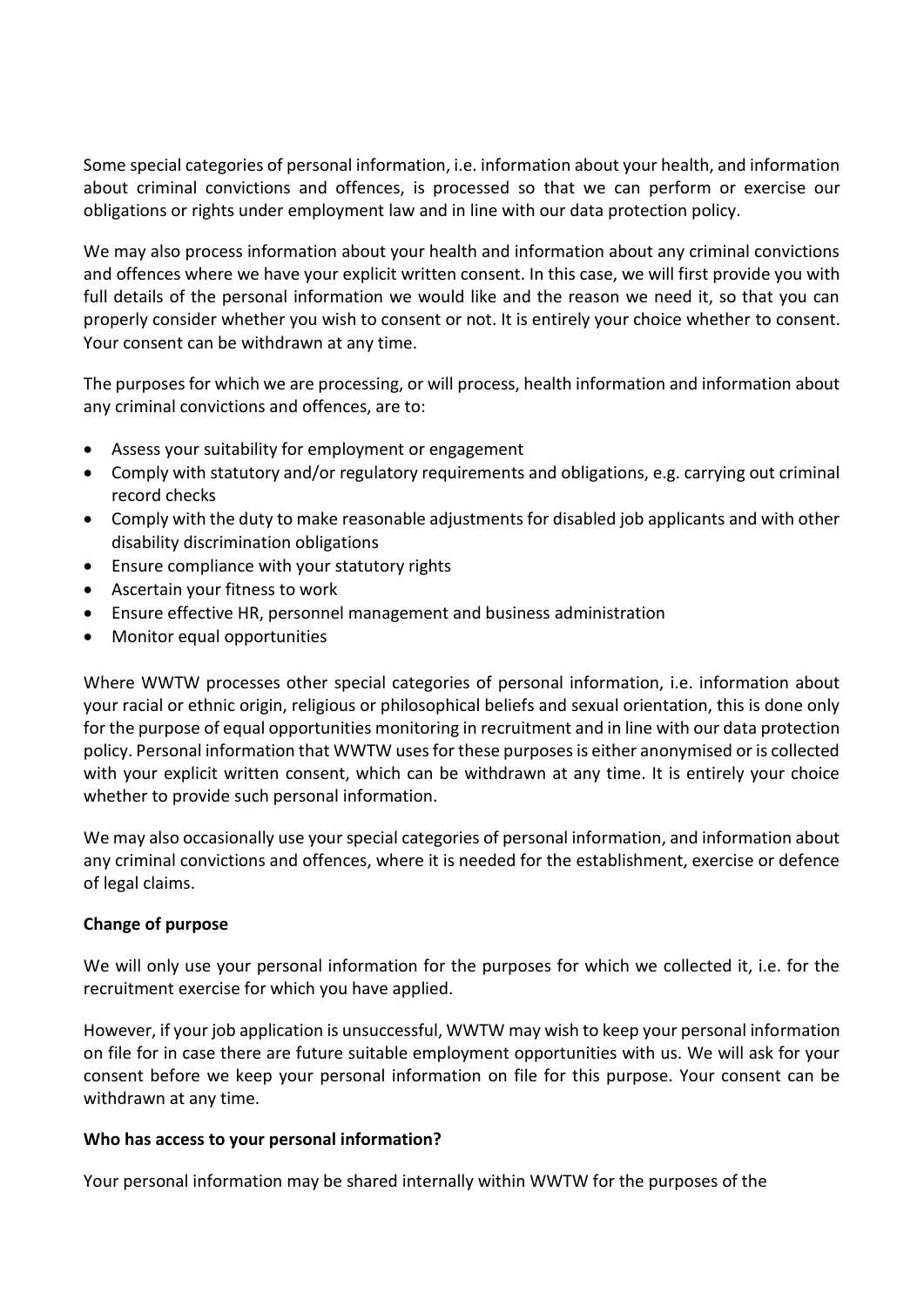recruitment exercise, including with members of the HR department, members of the recruitment team, managers in the department which has the vacancy and IT staff if access to your personal information is necessary for the performance of their roles.

WWTW will not share your personal information with third parties during the recruitment process unless your job application is successful and we make you an offer of employment or engagement. At that stage, we may also share your personal information with third parties (and their designated agents), including:

- External organisations for the purposes of conducting pre-employment reference and employment background checks
- The DBS, to obtain a criminal record check
- Former employers, to obtain references
- Professional advisors, such as lawyers

We may also need to share your personal information with a regulator or to otherwise comply with the law.

We may share your personal information with third parties where it is necessary to steps at your request to enter into a contract with you, or to enter into a contract with you, where we need to comply with a legal obligation, or where it is necessary for our legitimate interests (or those of a third party).

# **How does WWTW protect your personal information?**

WWTW has put in place measures to protect the security of your personal information. It has internal policies, procedures and controls in place to try and prevent your personal information from being accidentally lost or destroyed, altered, disclosed or used or accessed in an unauthorised way. In addition, we limit access to your personal information to those employees, workers, agents, contractors and other third parties who have a business need to know in order to perform their job duties and responsibilities. You can obtain further information about these measures from our Data Controller whose details displayed at the top of this notice.

Where your personal information is shared with third parties, we require all third parties to take appropriate technical and organisational security measures to protect your personal information and to treat it subject to a duty of confidentiality and in accordance with data protection law. We only allow them to process your personal information for specified purposes and in accordance with our written instructions and we do not allow them to use your personal information for their own purposes.

WWTW also has in place procedures to deal with a suspected data security breach and we will notify the Information Commissioner's Office (or any other applicable supervisory authority or regulator) and you of a suspected breach where we are legally required to do so.

# **For how long does WWTW keep your personal information?**

WWTW will only retain your personal information for as long as is necessary to fulfil the purposes for which it was collected and processed.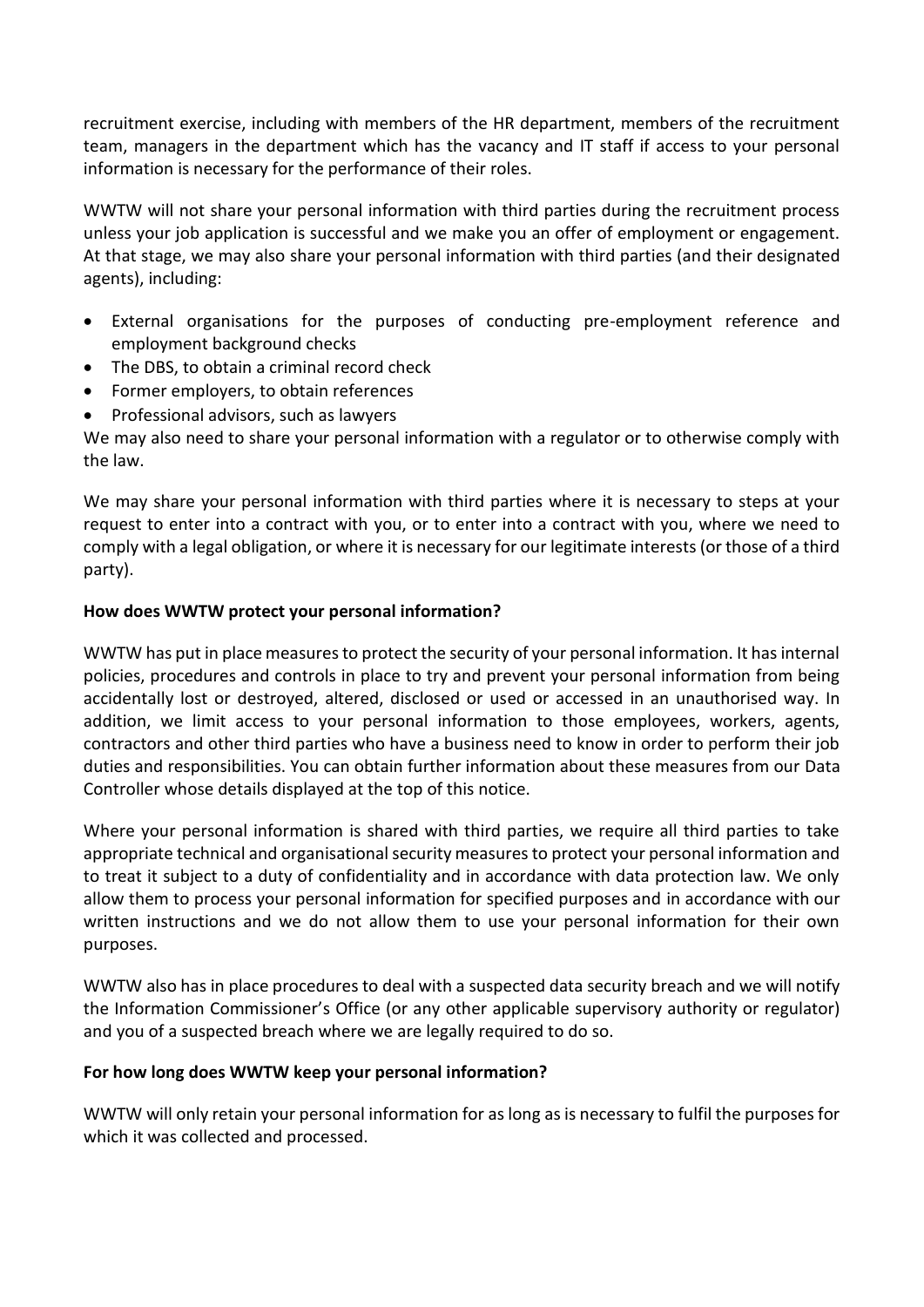If your application for employment or engagement is unsuccessful, WWTW will generally hold your personal information for six months after the end of the relevant recruitment exercise but this is subject to:

(a) any minimum statutory or other legal, tax, health and safety, reporting or accounting requirements for particular data or records.

(b) the retention of some types of personal information for up to [six years] to protect against legal risk, e.g. if they could be relevant to a possible legal claim in a tribunal, County Court or High Court. If you have consented to WWTW keeping your personal information on file for in case there are future suitable employment opportunities with us, WWTW will hold your personal information for a further six months after the end of the relevant recruitment exercise, or until you withdraw your consent if earlier.

If your application for employment or engagement is successful, personal information gathered during the recruitment process will be retained for the duration of your employment or engagement and in accordance with the privacy notice for employees, workers and contractors.

Personal information which is no longer to be retained will be securely and effectively destroyed or permanently erased from our IT systems and we will also require third parties to destroy or erase such personal information where applicable.

In some circumstances we may anonymise your personal information so that it no longer permits your identification. In this case, we may retain such information for a longer period.

# **Your rights in connection with your personal information**

As a data subject, you have a number of statutory rights. Subject to certain conditions, and in certain circumstances, you have the right to:

- Request access to your personal information this is usually known as making a data subject access request and it enables you to receive a copy of the personal information we hold about you and to check that we are lawfully processing it
- Request rectification of your personal information this enables you to have any inaccurate or incomplete personal information we hold about you corrected
- Request the erasure of your personal information this enables you to ask us to delete or remove your personal information where there's no compelling reason for its continued processing, e.g. it's no longer necessary in relation to the purpose for which it was originally collected
- Restrict the processing of your personal information this enables you to ask us to suspend the processing of your personal information, e.g. if you contest its accuracy and so want us to verify its accuracy
- Object to the processing of your personal information this enables you to ask us to stop processing your personal information where we are relying on the legitimate interests of the business as our legal basis for processing and there is something relating to your particular situation which makes you decide to object to processing on this ground
- Data portability this gives you the right to request the transfer of your personal information to another party so that you can reuse it across different services for your own purposes.

If you wish to exercise any of these rights, please contact our Data Controller, whose details are